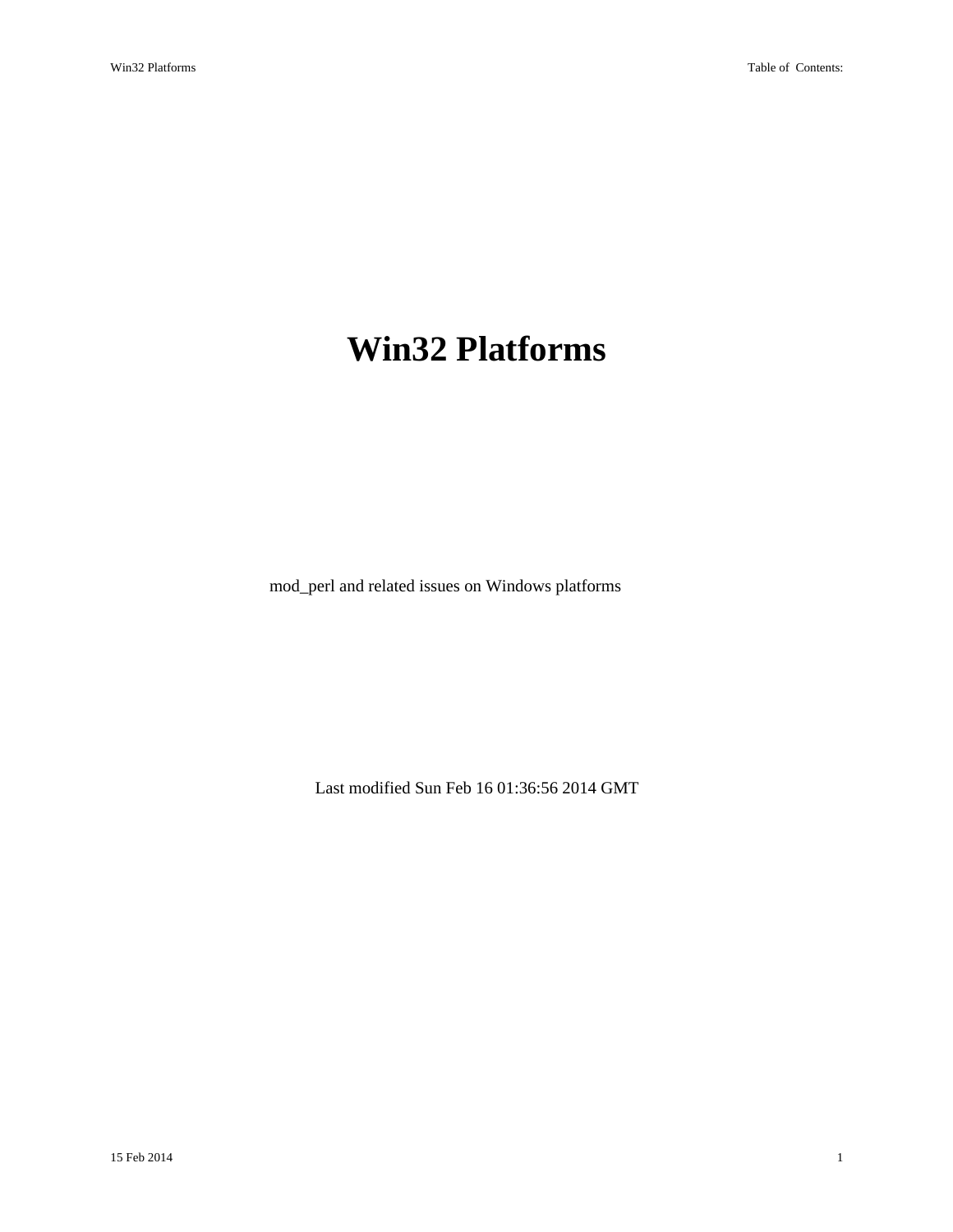[- 1. Frequently asked questions for mod\\_perl on Win32](#page-2-0) 

This document discusses some questions that arise often with mod\_perl on Win32.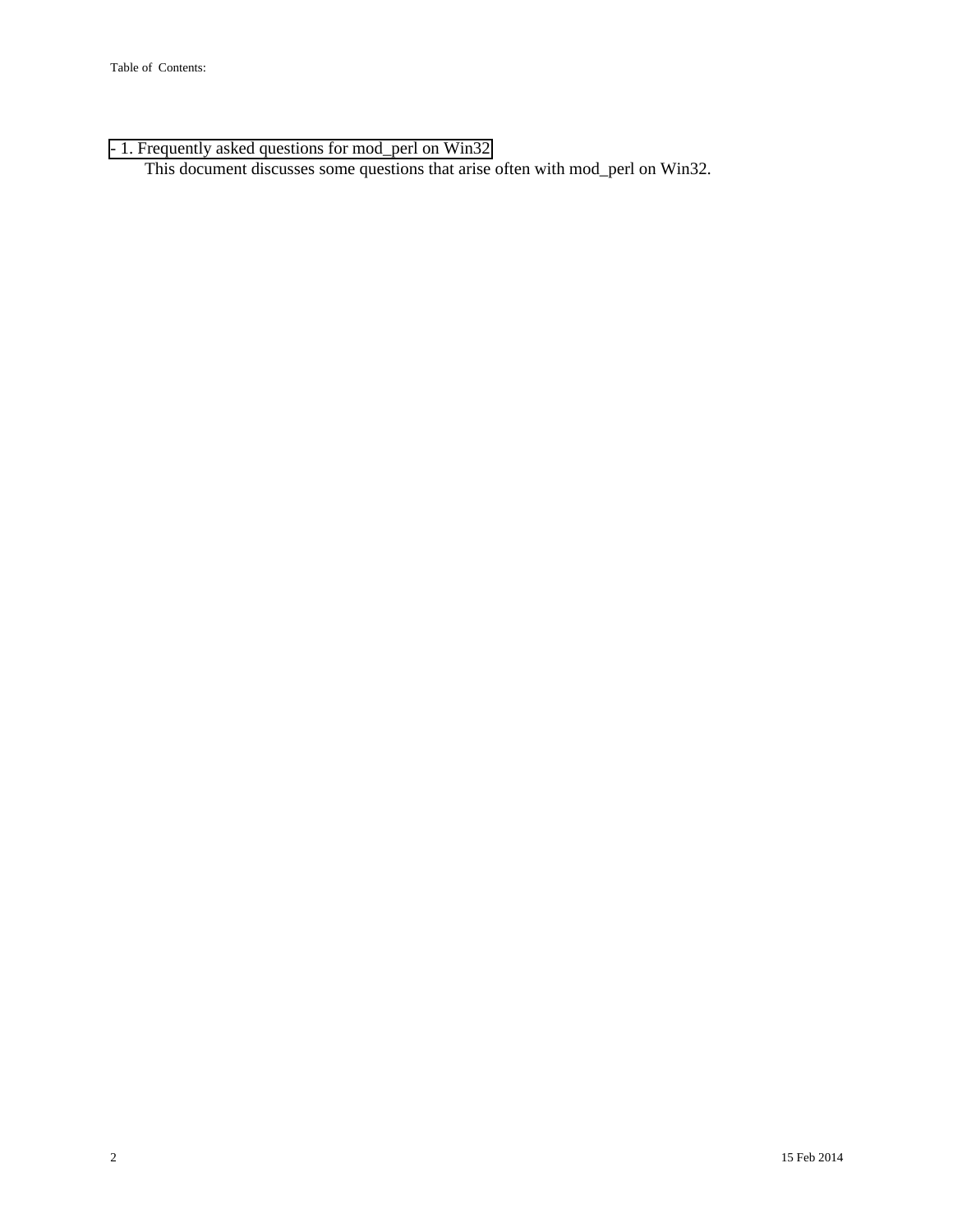# <span id="page-2-1"></span><span id="page-2-0"></span>**1 Frequently asked questions for mod\_perl on Win32**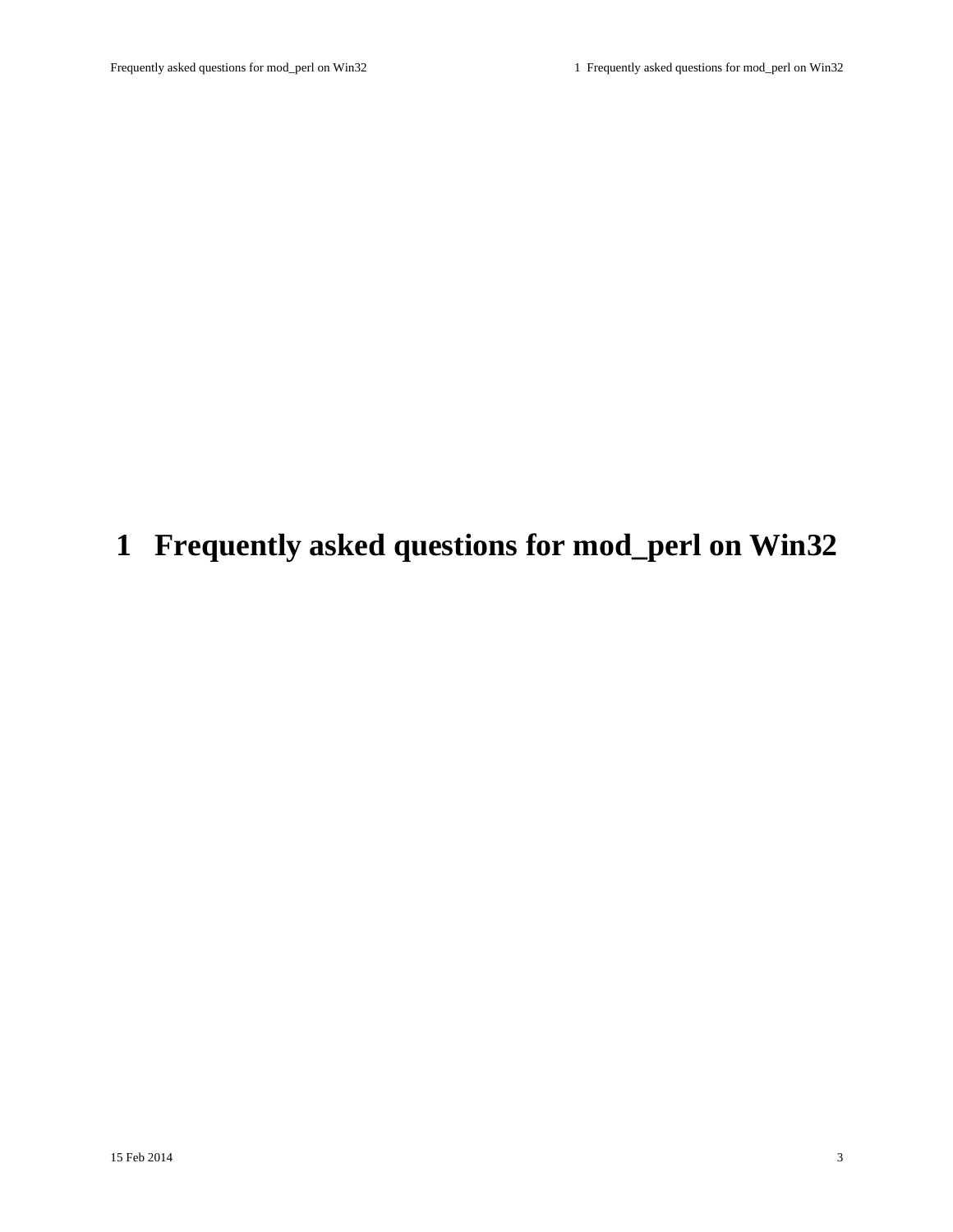## <span id="page-3-0"></span>**1.1 Description**

This document discusses some questions that arise often with mod\_perl on Win32.

## <span id="page-3-1"></span>**1.2 Resolving Problems**

If you don't find a solution to your problem here, make sure to check the other troubleshooting documents according to the used mod\_perl version as explained in the following sections.

### <span id="page-3-2"></span>*1.2.1 Problems with mod\_perl 1.0*

If you have troubles with mod\_perl 1.0, please refer to the following documents:

- Frequent mod perl 1.0 problems
- General mod\_perl 1.0 troubleshooting
- Debugging mod\_perl 1.0

If the solution is still not found, see the guide to getting help with mod\_perl 1.0.

### <span id="page-3-3"></span>*1.2.2 Problems with mod\_perl 2.0*

- Win32 specific 2.0 problems
- General troubleshooting guide for mod perl 2.0
- Debugging mod\_perl 2.0 Perl code
- Debugging mod\_perl 2.0 internals.

If the solution is still not found, see the guide to getting help with mod\_perl 2.0.

## <span id="page-3-4"></span>**1.3 Obtaining mod\_perl**

### <span id="page-3-5"></span>*1.3.1 Do I need Perl to use mod\_perl?*

Yes, Perl is required. You can obtain a Win32 Perl binary from [http://www.activestate.com/.](http://www.activestate.com/) See also the all-in-one binary packages for both mod\_perl 1.0 and mod\_perl 2.0 which include Perl, Apache, and mod\_perl.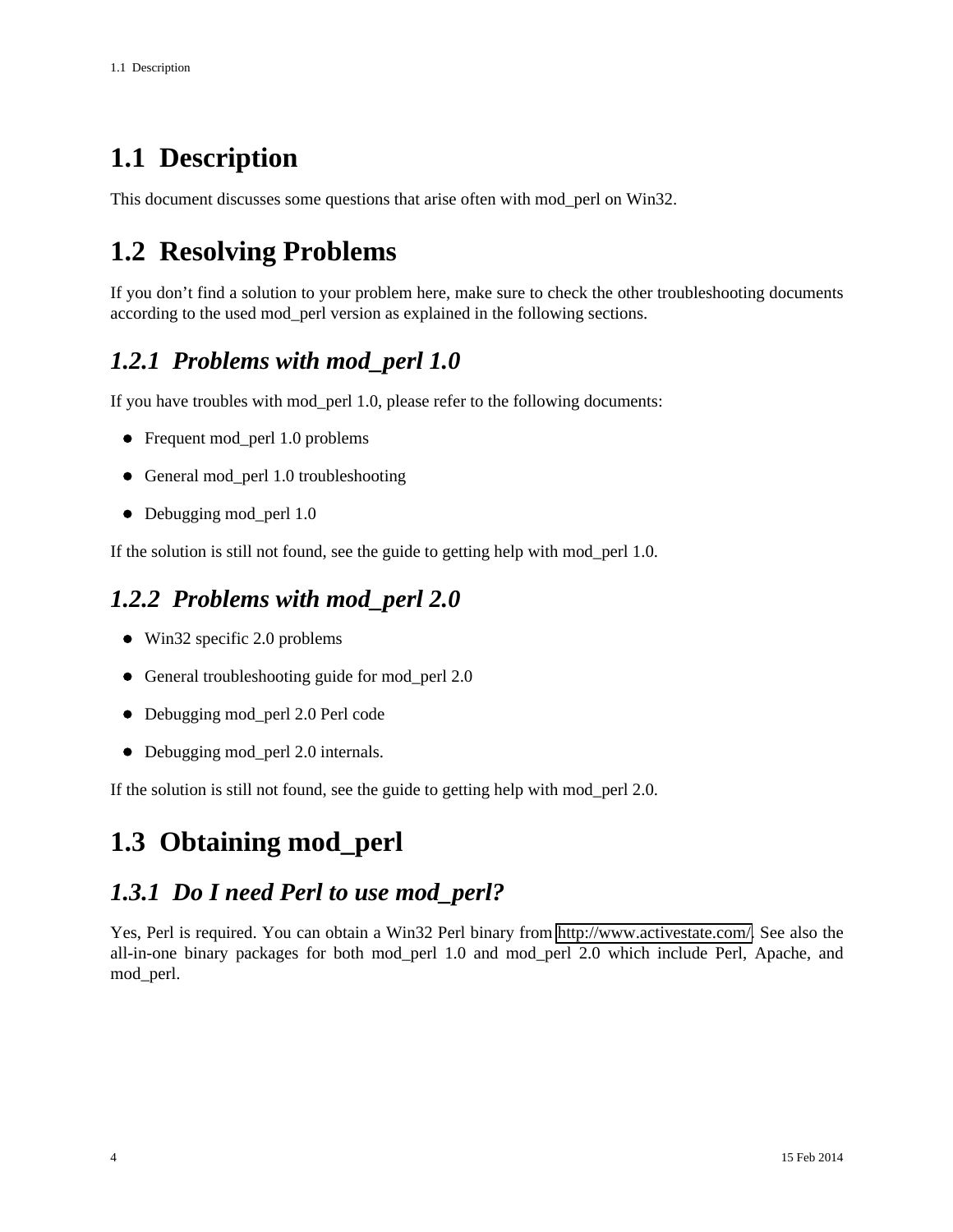### <span id="page-4-0"></span>*1.3.2 Are mod\_perl ppm packages available?*

PPM packages for both mod\_perl 1.0, for ActivePerl 6xx builds, and mod\_perl 2.0, for ActivePerl 8xx builds, are available.

### <span id="page-4-1"></span>*1.3.3 Should I use mod\_perl 1.0 or mod\_perl 2.0?*

mod\_perl 1.0, for use with Apache 1.0, is stable and well tested, while mod\_perl 2.0, for use with Apache 2.0, is in a development stage. Normally, therefore, one would recommend mod\_perl 2.0 only in a testing and development environment. However, on Win32 mod\_perl 1.0 is subject to some serious threading limitations which are overcome with mod\_perl 2.0; this, coupled with the improved performance of Apache 2.0 on Win32, may make mod\_perl 2.0 a better choice.

## <span id="page-4-2"></span>**1.4 Installing mod\_perl**

### <span id="page-4-3"></span>*1.4.1 I get an "unable to load mod\_perl.so" error when starting Apache.*

This can be due to a number of reasons.

- Verify that mod\_perl.so was compiled against the same Perl and Apache versions that you are using. If you are using Apache/2.x, note that modules compiled under Apache/2.0 will not work under Apache/2.2, and vice-versa.
- Check that the directory containing perl.exe is in your *PATH* environment variable.
- Try inserting a directive

LoadFile "C:/Path/to/your/Perl/bin/perlxx.dll"

before the

LoadModule perl\_module modules/mod\_perl.so

directive, where *perlxx.dll* is the Perl dll in your Perl *bin* directory.

• Try a reboot.

#### <span id="page-4-4"></span>*1.4.2 How do I set the PATH environment variable?*

This differs according to the flavour of Win32 you are using. Search for *set PATH environment* within the Windows Help utility under the Start menu for instructions.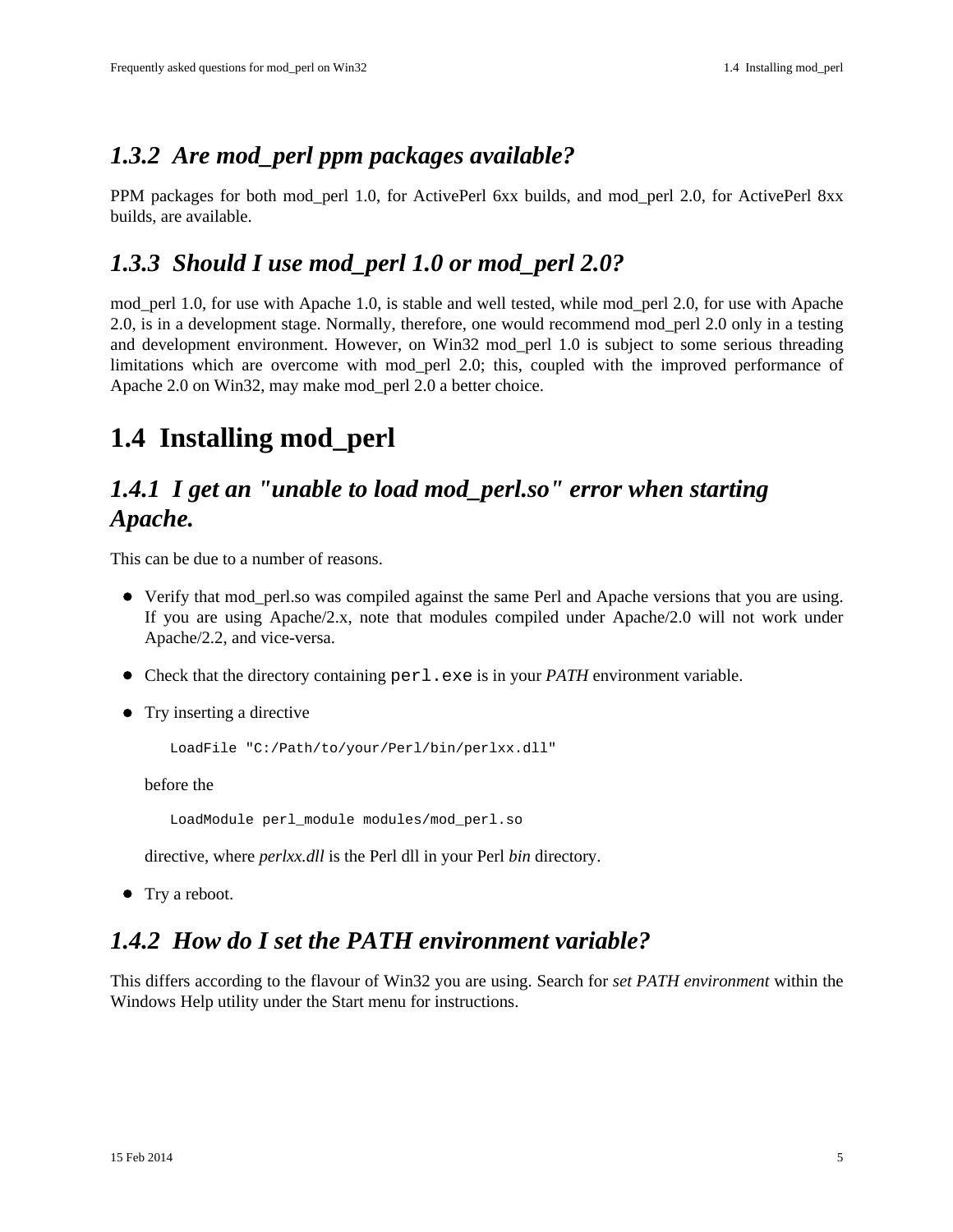## <span id="page-5-0"></span>**1.5 Configuring mod\_perl**

## <span id="page-5-1"></span>*1.5.1 How do I know scripts are running under mod\_perl?*

You can test this by using a script which prints out the environment variables; note that for mod\_perl 2.0 a slightly different configuration is required.

### <span id="page-5-2"></span>*1.5.2 I get an error about not being able to spawn a process for my CGI script.*

This means that the first line of your script (the *shebang* line),

#!/Path/to/Your/Perl/bin/Perl.exe

is not pointing to the location of your Perl binary. Shebang lines are common in a Unix environment, where they are used to indicate with which program a script is to be run by, but are not normally used as such on Win32, except in this context within Apache.

## <span id="page-5-3"></span>*1.5.3 My script gets returned as plain text.*

See the discussion of configuring Apache::Registry; for mod\_perl 2.0, a different configuration is required.

### <span id="page-5-4"></span>*1.5.4 I get a "Save-As" dialogue box when calling a script.*

If the extension of the file being called is pl, or some other common extension, and if the problem happens with a browser on Windows, it may be that there is a file association set up within Windows for that extension. Try changing the extension of the file to something for which a file association is normally not present, such as cgi.

If this doesn't help, see the discussion about PerlSendHeader; note that for mod\_perl 2.0, there is a different syntax.

## <span id="page-5-5"></span>*1.5.5 My script displays a "Content-type" header in the browser.*

Check the setting of PerlSendHeader; note that for mod\_perl 2.0, there is a different syntax.

## <span id="page-5-6"></span>**1.6 Using mod\_perl**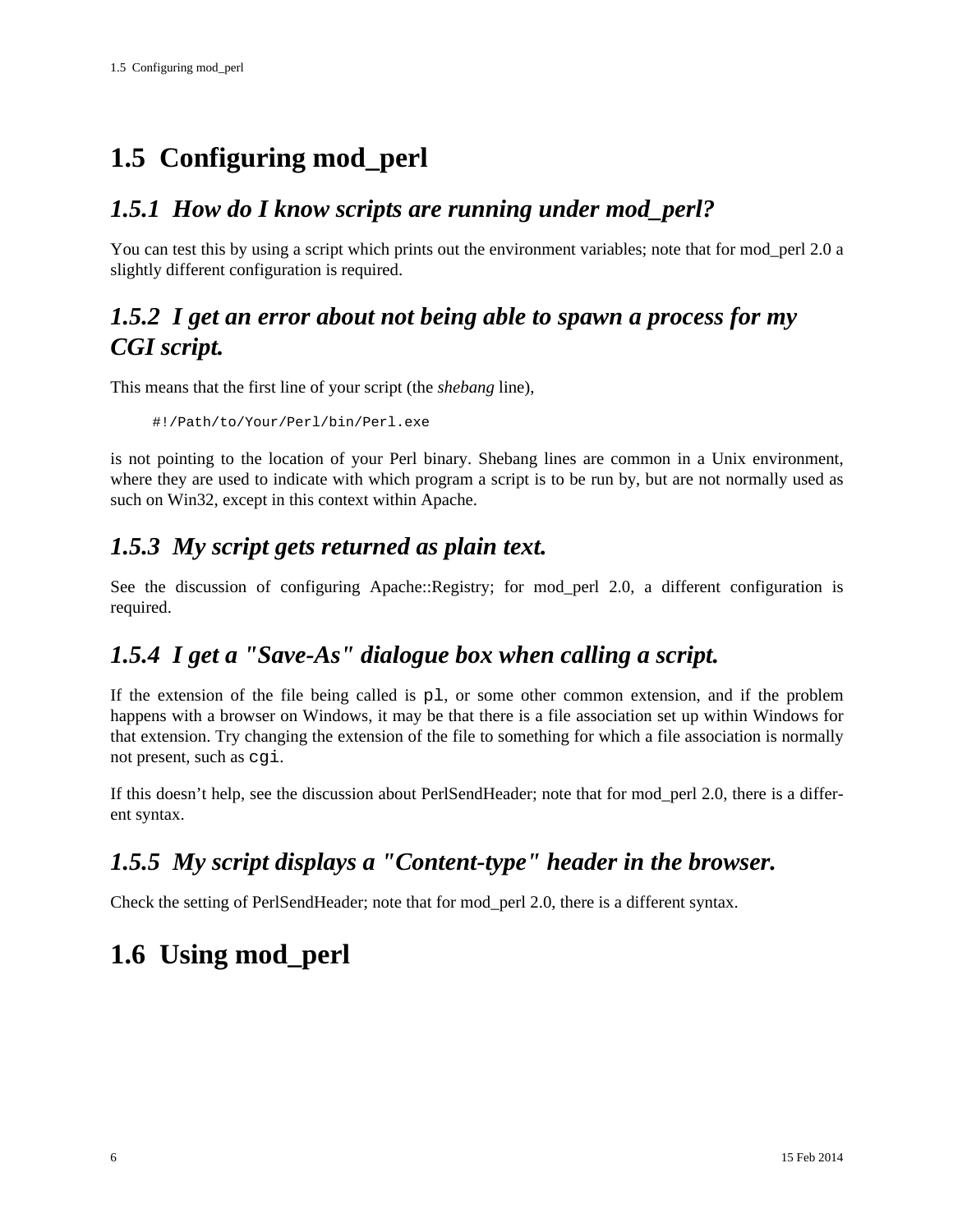#### <span id="page-6-0"></span>*1.6.1 One request must finish before another is processed.*

You are probably running into multithreading limitations of mod\_perl 1.0; if this is a major problem, you should consider using mod perl 2.0.

#### <span id="page-6-1"></span>*1.6.2 My script just hangs.*

You should check the setting of PerlSendHeader; for mod\_perl 2.0, there is a different syntax. If this setting is correct, and this occurs under mod\_perl 2.0 and Perl-5.6.1, try upgrading to Perl-5.8.0.

#### <span id="page-6-2"></span>*1.6.3 I get a "Can't find "Some::Module" in @INC ..." error*

If this is a custom module installed outside of the system Perl @INC directories, see *perldoc lib*. If this is a mod\_perl module, and you are using mod\_perl 2, try using the *Apache2* module, as described in accessing mod\_perl 2 modules.

### <span id="page-6-3"></span>*1.6.4 When starting Apache, an error concerning a missing entry point in mod\_perl.so appears.*

This might be due to an incompatibility between the installed mod\_perl files in the Perl tree and the mod\_perl.so library within the Apache (or Apache2) modules directory. If you're installing mod\_perl via ppm, first try removing mod\_perl (or mod\_perl-dev, if you're using the development version):

ppm> remove mod\_perl

Next, remove (or move to another location) the mod\_perl.so library under the Apache (or Apache2) modules directory:

```
 C:\> del Apache2\modules\mod_perl.so
```
(assuming *C:\Apache2* is your top-level Apache2 directory). You may have to stop Apache to be able to do this. Then install mod\_perl via ppm:

ppm> install mod\_perl

and ensure that the post-install script successfully fetches and installs *mod\_perl.so*.

#### <span id="page-6-4"></span>*1.6.5 I get a "Can't locate object method ..." error.*

First off, if this is due to running some script from the command line, this might be normal behaviour, as many Apache modules require one to be in the Apache environment to work. If this does occur from within Apache, and is a problem with mod perl 2.0, it may be that the right module hasn't been loaded see the discussion of Command Line Lookups for a method to discover which module is needed.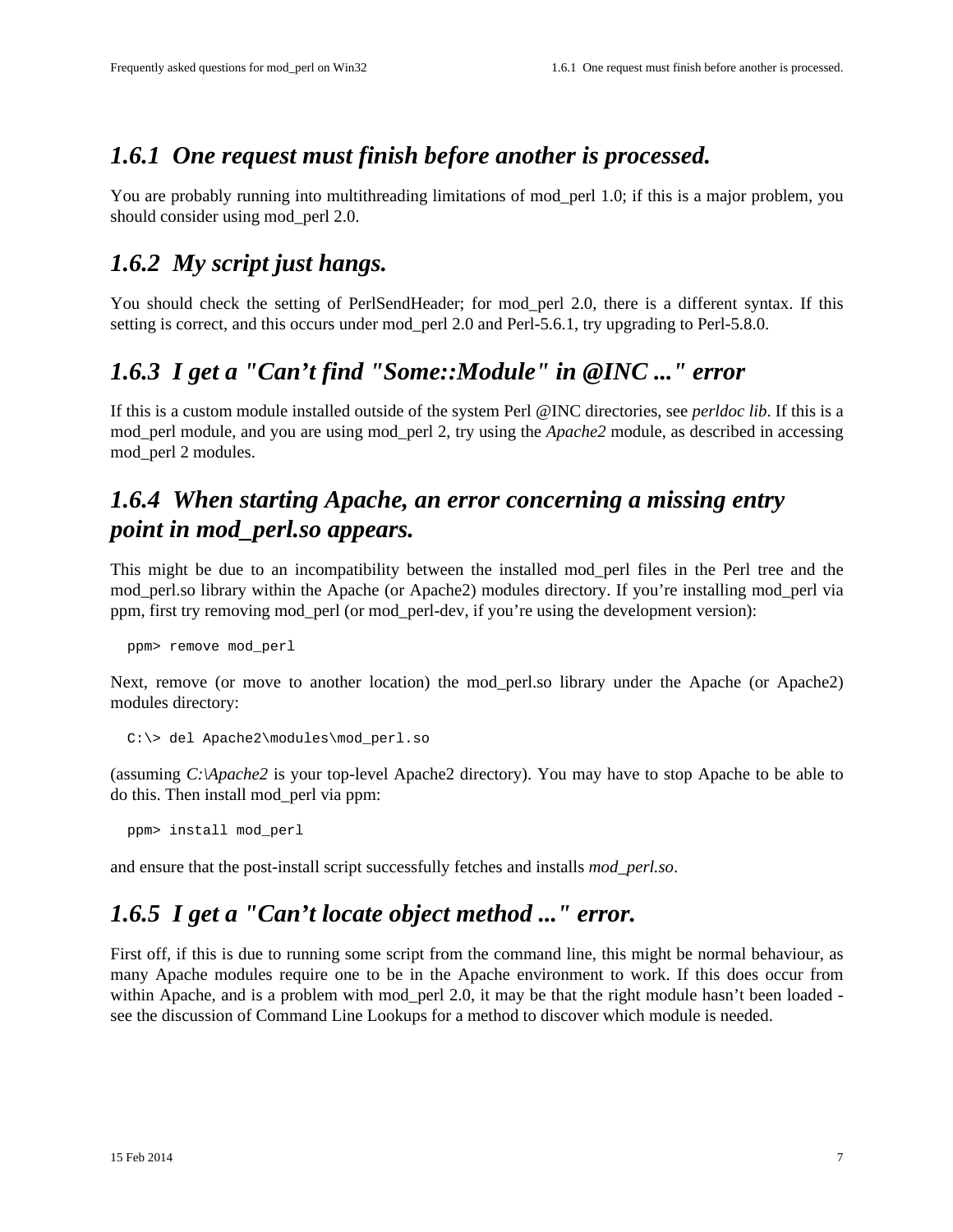## <span id="page-7-0"></span>*1.6.6 How do I run ASP scripts?*

For a mod\_perl solution, check<http://www.apache-asp.org/>for a discussion of the Apache::ASP module.

### <span id="page-7-1"></span>*1.6.7 How do I install additional Apache modules?*

If these aren't available via ppm from the repositories for mod\_perl 1.0 or mod\_perl 2.0, you can build them using the CPAN.pm module.

### <span id="page-7-2"></span>*1.6.8 Why can't my scripts execute external programs with GUI frontends from within Apache/mod\_perl?*

The issue is not an Apache/mod\_perl issue per se. Any service that allows execution of external binaries that try to initialize and display GUI components will have problems under OSs like Windows 2K+, Unix, Linux and MacOS X. This would have worked in Win 98 because apps all run in the same user space (under the same user ID). Those resources happened to be, for the most part, linked to almost everything else running on the system. Hence when you ran a gui app from within Apache the system would display the gui part of it on the screen. The OS saw no difference between the web server running in the background and the user's desktop. The best way to deal with this is to see if the application you are trying to run has a /quiet switch or something that will keep it from trying to draw any GUI components/dialog boxes to the screen. If you wrote the application you are trying to execute then you should put a hook into it that will allow that option (obviously adding the code to bypass the gui code) and then execute it with the new option. The best way to execute programs under Perl's system call is to write a console application. If you would like to take output from that application then you should write to STDOUT all text you want the perl application to see as a return value from your qx or '' (backticks) call.

### <span id="page-7-3"></span>*1.6.9 An error about being unable to load a file results when using a DBD database driver.*

Try putting the path to your database DLLs in your *PATH* environment variable. Also, make sure you are using the latest versions of *DBI* and your *DBD::\** driver.

### <span id="page-7-4"></span>*1.6.10 I get an error about being unable to load Apache::Request.*

For mod\_perl 1.0, make sure you have installed the *libapreq* ppm package described for mod\_perl 1.0 ppm packages; the *libapreq* package available in the ActiveState repository will not work under mod\_perl. A *libapreq2* package, suitable for use with mod\_perl 2.0 / Apache 2.x, is available on [http://www.cpan.org/,](http://www.cpan.org/) with Win32 ppm packages: *libapreq2*, for Apache/2.0, and *libapreq2-2.2*, for Apache/2.2, available as described for mod\_perl 2.0 ppm packages.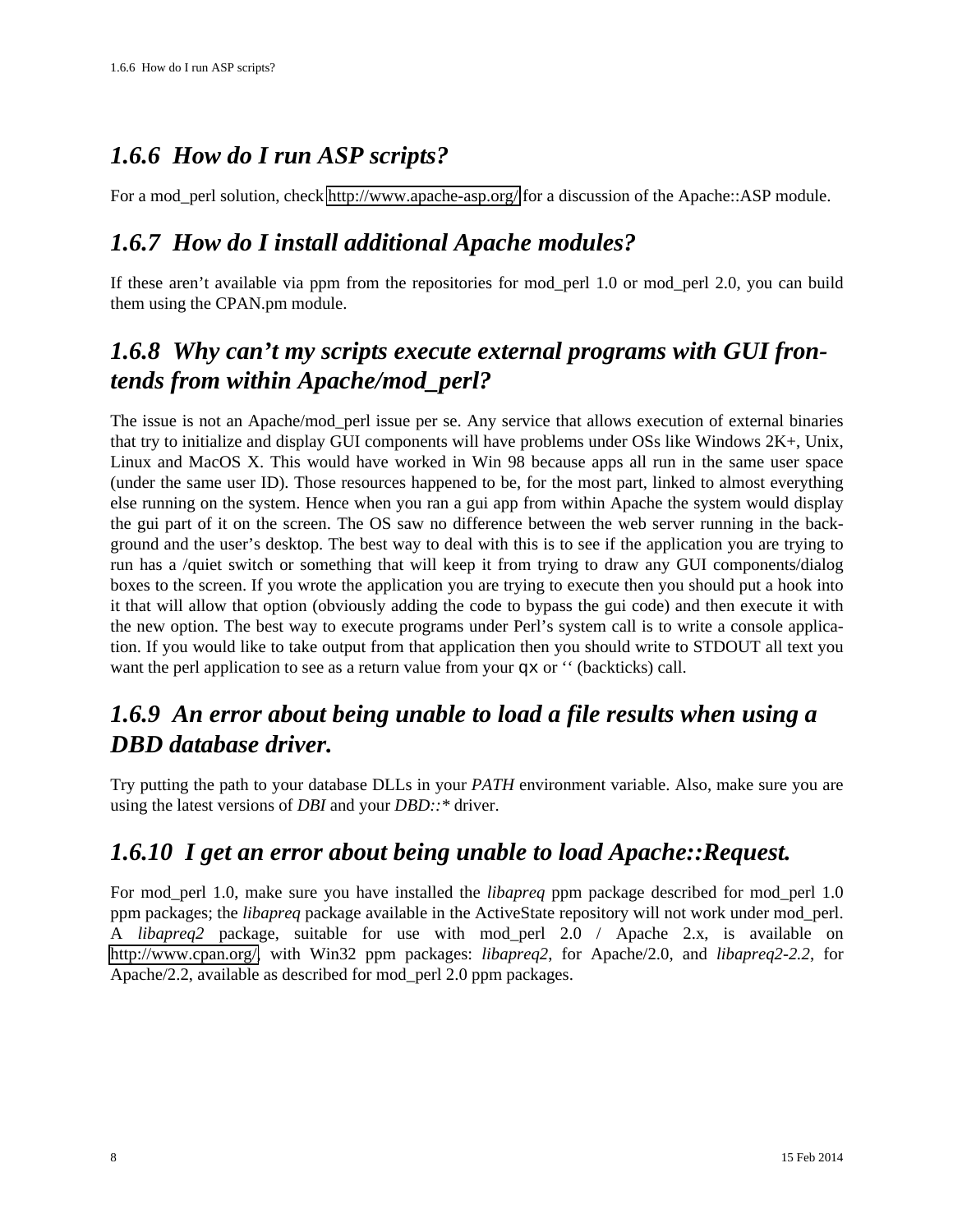### <span id="page-8-0"></span>*1.6.11 My Apache2 installation did not come with the* **apxs** *utility.*

The utilities apxs, apr-config, and apu-config have not been fully ported yet to Win32 for Apache2. A development port is available in the *apxs\_win32.tar.gz* archive found under [http://apache.org/dist/perl/win32-bin/;](http://apache.org/dist/perl/win32-bin/) installation instructions are found in the accompanying *README* file. One can also install these utilties by running the *install\_apxs* script under [http://apache.org/dist/perl/win32-bin/.](http://apache.org/dist/perl/win32-bin/) Note that this port does not offer yet the full functionality of the unix version - in particular, features enabling the utilities to be used within the Apache2 sources are missing. Nevertheless, they may be useful for building and installing 3rd-party C modules.

### <span id="page-8-1"></span>*1.6.12 Why is use of* **Apache::Log** *on Win32 so slow?*

On Win32 Apache attempts to lock all writes to a file whenever it's opened for append (which is the case with logging functions), as Unix has this behavior built-in, while Win32 does not. Therefore Apache:  $\text{Log functions could be slower than Perl's print}$  ()/warn().

## <span id="page-8-2"></span>**1.7 Maintainers**

Maintainer is the person(s) you should contact with updates, corrections and patches.

• Randy Kobes <randy@theoryx5.uwinnipeg.ca>

### <span id="page-8-3"></span>**1.8 Authors**

Randy Kobes <randy@theoryx5.uwinnipeg.ca>

Only the major authors are listed above. For contributors see the Changes file.